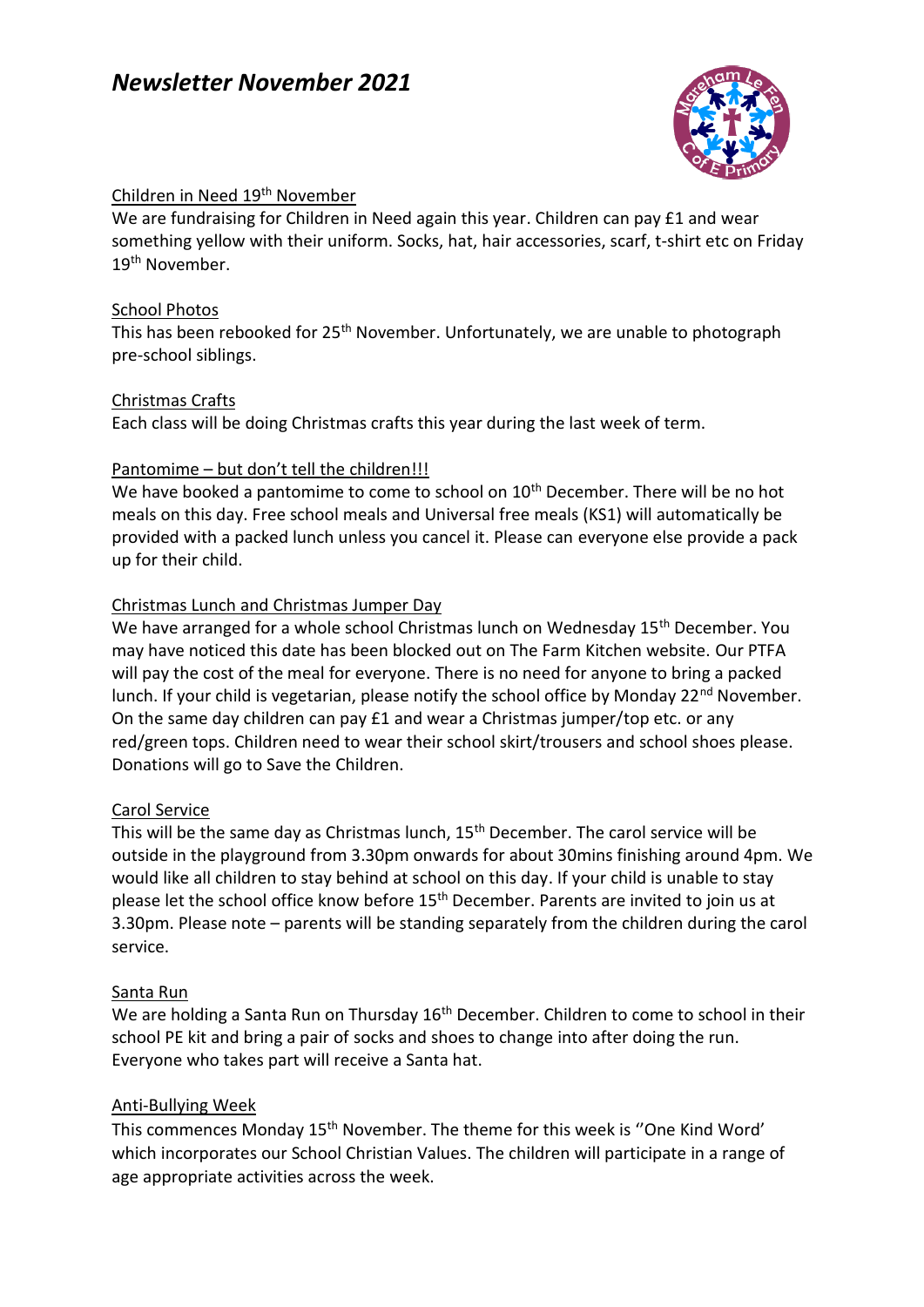As always if you have any questions or concerns of this nature please contact school at the earliest opportunity.

School Development 2021/2022 Areas we are looking at this year for development are:

1: Early reading and phonics To improve reading outcomes across the school especially in KS1

2: Writing

To develop the English writing curriculum to meet the needs of all our pupils

3: Curriculum Embed and refine the curriculum

4: Growth Mindset

To develop growth mindset across the school To equip our children to take personal responsibility for their successes and to understand the impact that their own efforts, resilience and learning behaviours have upon this.

Reading

As reading is an area of improvement we would like your support and expect your child to read daily at home. Please record any kind of reading they do in their reading record book.

## Netball Tournament

On 5th November 7 of our Year 5/6 children competed in our first JB's netball tournament since the beginning of Covid. We had a fantastic morning playing some challenging games against some good opposition. At the end of the morning we had played 5 games. We won 2, drew 2 and lost 1. This was a challenging tournament as we haven't had much opportunity to practise however the players showed skill, determination and most of all sportsmanship. Well done to those who took part.



**November 15th:** Anti-bullying week

**19th:** Children in Need

**December**

**th: Surprise! Panto Day but don't tell the children. th:** Christmas lunch, Christmas jumper day, Carol service **th:** Santa run **th:** Last day of term

**Term dates 2021/2022**